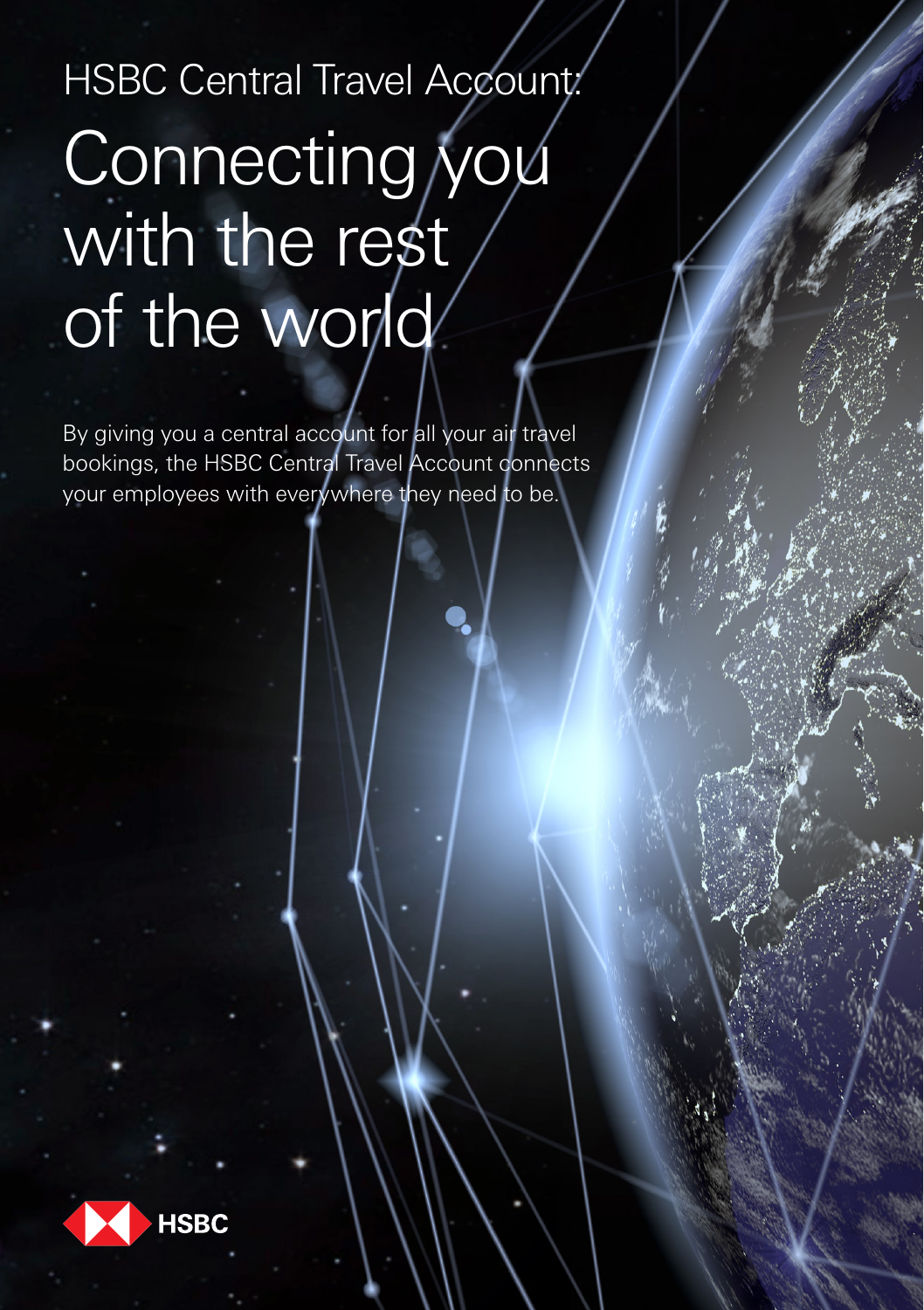For companies with air travel spend of more than \$250k a year, using HSBC Central Travel Account to book through your Travel Management Company (TMC) removes the need to use personal cards and complements the individual corporate card. This places the control back in your hands.

## **As with all HSBC Commercial Cards, the greatest benefit is in the connections they bring.**

We do not work with any partner banks so the relationship with us is simple and direct from the outset. This approach extends to all your air travel bookings and payments too.

Using HSBC Central Travel Account with your preferred TMC means all reporting, invoicing and payments for authorised air travel, automatically fall in line with your own policy guidelines. Central Travel Accounts also allow you to centralise booking of high value air travel purchases, so that individual corporate card limits are freed up to be used for hotels and other incidentals.

And with up to ten additional customer defined data fields captured at booking, our enriched data reporting means matching and reconciling all your expenses is more accurate and easier than ever.

With one central statement issued monthly, gaining a consolidated view of your total spend is efficient. With integrated data and full reporting and analysis, you benefit from process efficiencies. In addition, the improved visibility over spend helps you build stronger relationships with your suppliers and supports a stronger negotiating position with them.